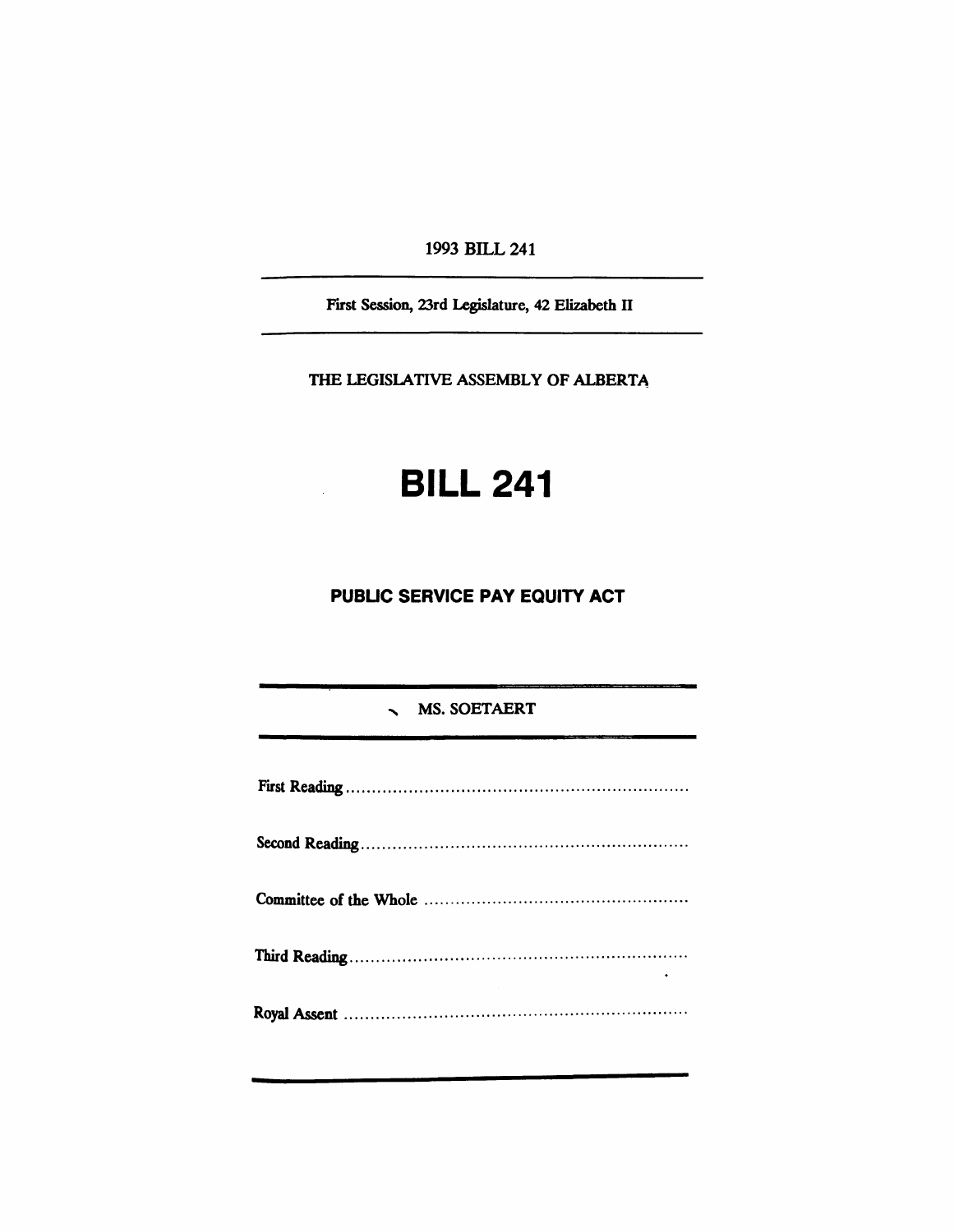Bill 241 *Ms. Soetoert*

# **BILL 241**

1993

# **PUBUC SERVICE PAY EQUITY ACT**

*(Assented to* , 1993)

HER MAJESTY, by and with the advice and consent of the Legislative Assembly of Alberta, enacts as follows:

# PART I

# INTERPRETATION AND APPLICATION

Definitions

1(1) In this Act,

(a) "Agency" means the Pay Equity Agency established by this Act;

(b) "bargaining agent" has the meaning given to it in the Labour Relations Act;

(c) "collective agreement" means an agreement in writing between an employer and a bargaining agent covering terms and conditions of employment;

(d) "compensation" means all payments and benefits paid or provided to or for the benefit of a person who performs functions that entitle the person to be paid a fixed or ascertainable amount;

(e) "effective date" means the day Part II comes into force;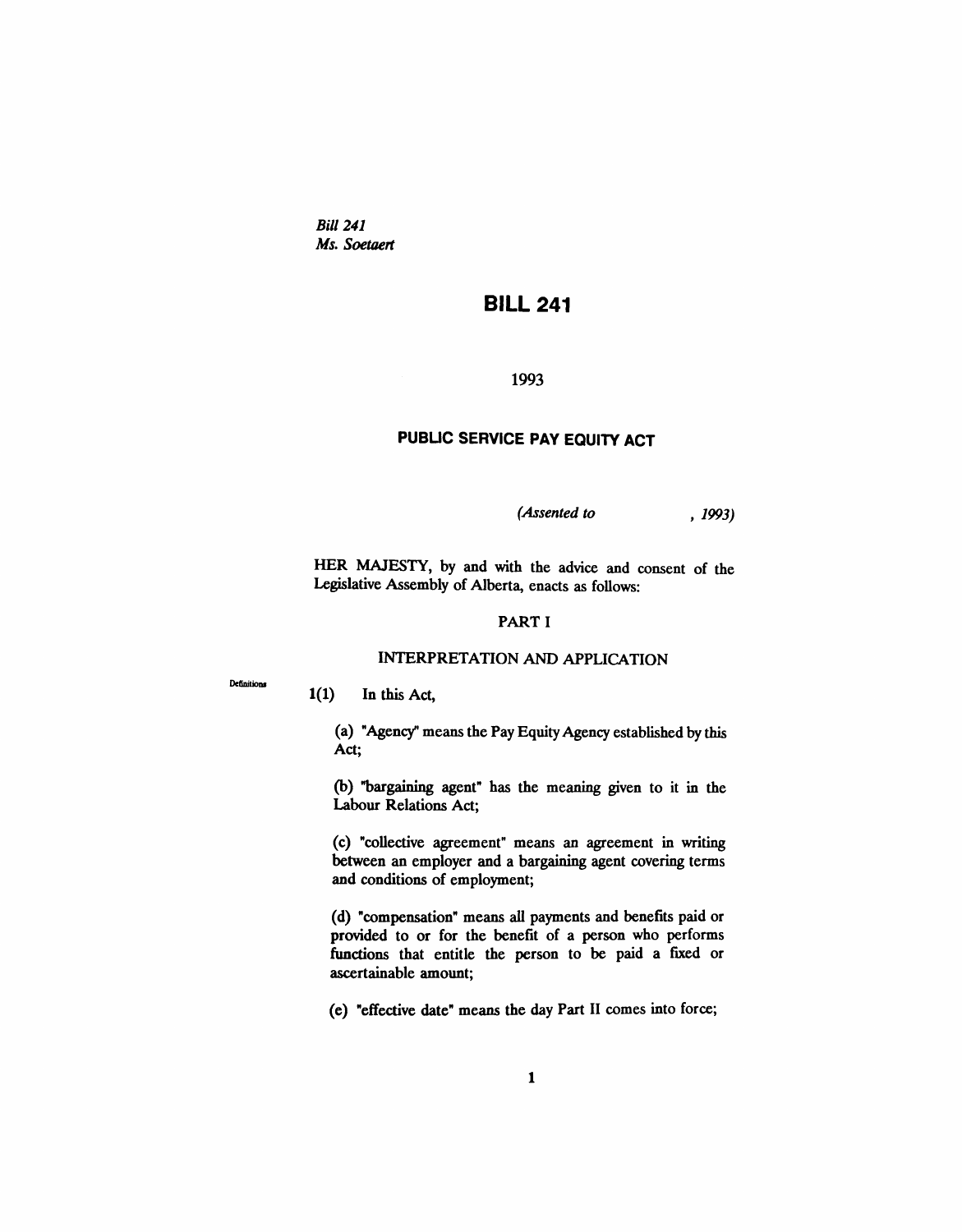- (f) "employee" means,
	- (i) an employee as defined in the *Public Service Act*,

(ii) a person employed by the Alberta Liquor Control Board, the Alberta Labour Relations Board or the Workers' Compensation Board;

(g) "employer" means the employer of an employee to whom this Act applies;

(h) "group of jobs" means a grouping or series of jobs that bear a relationship to each other because of the nature of the work required to perform them and that are organized in successive job levels, and, where there are no such job levels, means jobs that are grouped together for the purposes of compensation;

(i) "job level" means,

(i) a grade or rank of jobs within a group of jobs that has a rate or range of salary assigned to the grade or rank,

(ii) a group of jobs, if the group of jobs contains no grades or ranks;

G) "job rate" means the highest rate of compensation for a job level;

(k) "Minister" means the Minister of Labour or such other member of the Executive Council to whom the administration of this Act may be assigned;

(I) "predominantly female group of jobs" means,

(i) a group of jobs that, on the effective date, has  $60\%$ or more of the positions in the group occupied by women,

(ii) if Part III or V applies, a group of jobs that the employer and the bargaining agent or agents agree to designate as a predominantly female group of jobs,

(iii) if Part IV or VI applies, a group of jobs that the employer, with the Agency's approval, designates as a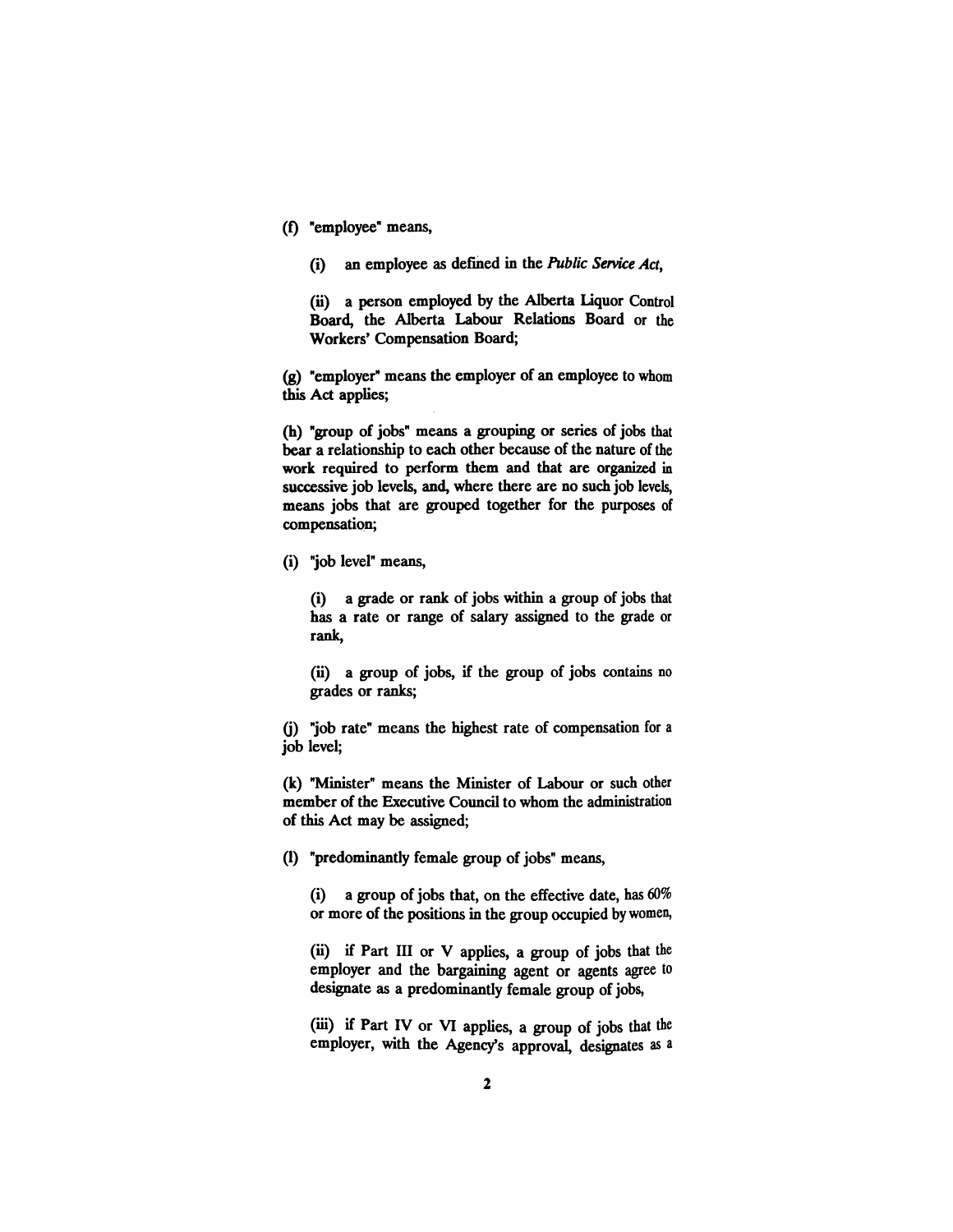predominantly female group of jobs,

(iv) a group of jobs that is designated by the regulations made under this Act as a predominantly female group of jobs;

(m) "predominantly male group of jobs" means,

(i) a group of jobs that, on the effective date, has 60% or more of the positions in the group occupied by men,

(ii) if Part III or V applies, a group of jobs that the employer and the bargaining agent or agents agree to designate as a predominantly male group of jobs,

(iii) if Part IV or VI applies, a group of jobs that the employer, with the Agency's approval, designates as a predominantly male group of jobs,

(iv) a group of jobs that is designated by the regulations made under this Act as a predominantly male group of jobs;

(n) "representative job level in a predominantly female group of jobs" means the job level in a predominantly female group of jobs that has the greatest number of employees.

(2) Where a group of jobs is designated as a predominantly female group of jobs or as a predominantly male group of jobs, the designation, subject to any order or direction of the Agency, is binding upon the employer, the employees of the employer and the bargaining agent, if any, of the employees.

(3) Where 2 or more job levels in a female group of jobs have the same number of employees, the job level with the higher or highest job rate shall be deemed to have the greater or greatest number of employees.

2 This Act applies to,

**Application** 

(a) the Crown in right of Alberta and employees as defined in the *Public Service Act;*

(b) the Alberta Liquor Control Board, the Alberta Labour Relations Board and the Workers' Compensation Board and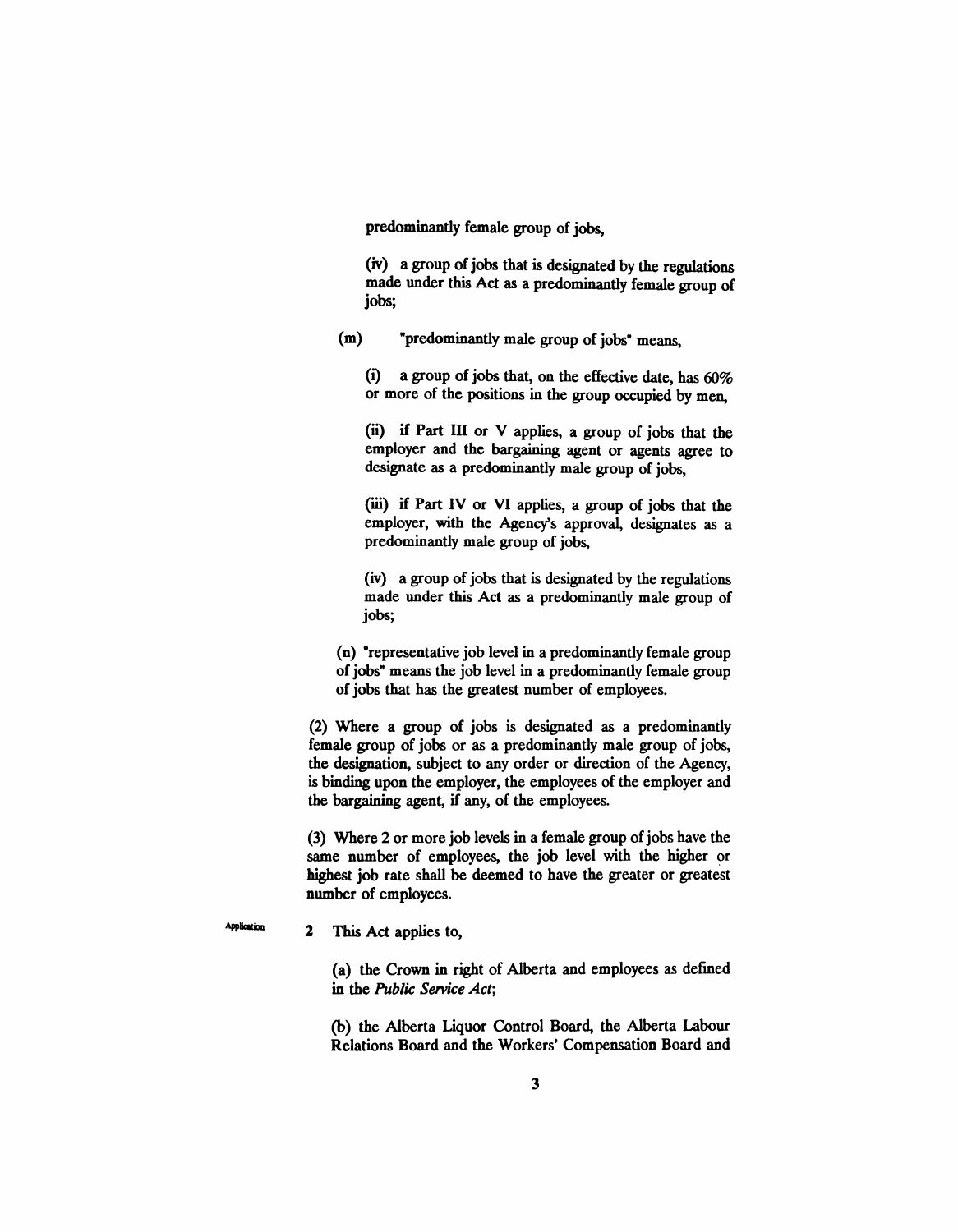the employees of them;

(c) bargaining agents representing employees to whom this Act applies.

## PART II

## PAY EQUITY: GENERAL

Purpose

3(1) The purpose of pay equity is to redress systemic gender discrimination in compensation for work performed by employees employed in predominantly female groups of jobs in the public service of Alberta.

(2) Systemic gender discrimination in compensation shall be identified by undertaking comparisons between the representative job level in a predominantly female group of jobs and a job level in a predominantly male group of jobs in terms of relative pay and in terms of the relative value of the work performed.

Criterion 4 The criterion to be applied in determining value of work for the purpose of this Act shall be a composite of the skill, effort and responsibility normally required in the performance of the work and the conditions under which it is normally performed.

Equity achieved  $5(1)$  For the purposes of this Act, pay equity is achieved when the job rate for the representative job level in a predominantly female group of jobs is at least equal to the job rate for a job level in any predominantly male group of jobs where the work performed in the two job levels is of equal or comparable value.

> (2) Where more than one comparison is possible between the representative job level in a predominantly female group of jobs and job levels in a predominantly male group of jobs where the work performed in all job levels is of equal or comparable value, pay equity is achieved when the job rate for the representative job level in the predominantly female group is at least as great as the job rate for the job level in the predominantly male group with the lowest job rate.

> (3) A job level in a predominantly male group of jobs shall not be used for purposes of comparison if less than 60% of the employees in the job level on the effective date are male.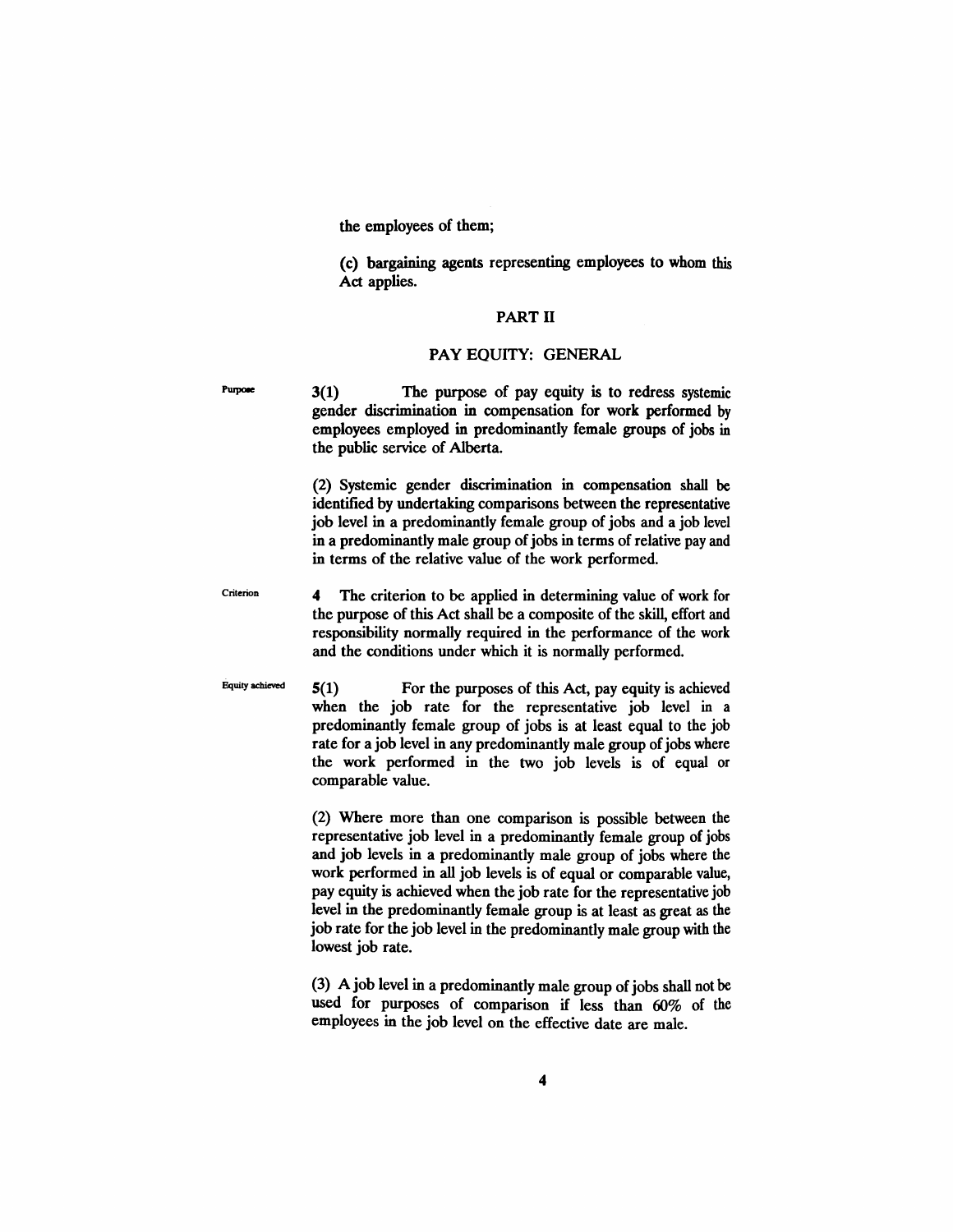(4) For the purposes of this Act, differences in rates of compensation between job levels in predominantly male group of jobs of equal or comparable value shall be deemed not to reflect gender bias.

- 6 Plans to provide for pay equity for predominantly female **Equity** plane groups of jobs shall be established and implemented in accordance with this Act.
- $Concent of plane$   $7$  A pay equity plan,

Positions not considered

(a) shall provide for the development or selection of a gender-neutral job comparison or evaluation system;

(b) shall identify all predominantly female groups of jobs and all predominantly male groups of jobs;

(C) shall provide for the application of the system referred to in clause (a) to positions in the predominantly female groups of jobs and in the predominantly male groups of jobs; and

(d) shall provide for the adjustment of the rates of compensation in the representative job level in a predominantly female group of jobs, where necessary, to achieve pay equity and shall provide that where such adjustments are required to be made, all job levels in the same predominantly female group of jobs as the representative job level shall receive the same percentage adjustment of their rates of compensation when the plan is fully implemented.

8(1) A position that the employer, acting in good faith, designates as,

- (a) a temporary training position;
- (b) a student position;
- (c) a rehabilitation position;
- (d) a casual position; or

(e) a position for which there is a temporary labour shortage, or a position that the Agency designates for the purposes of this section may be excluded in determining the gender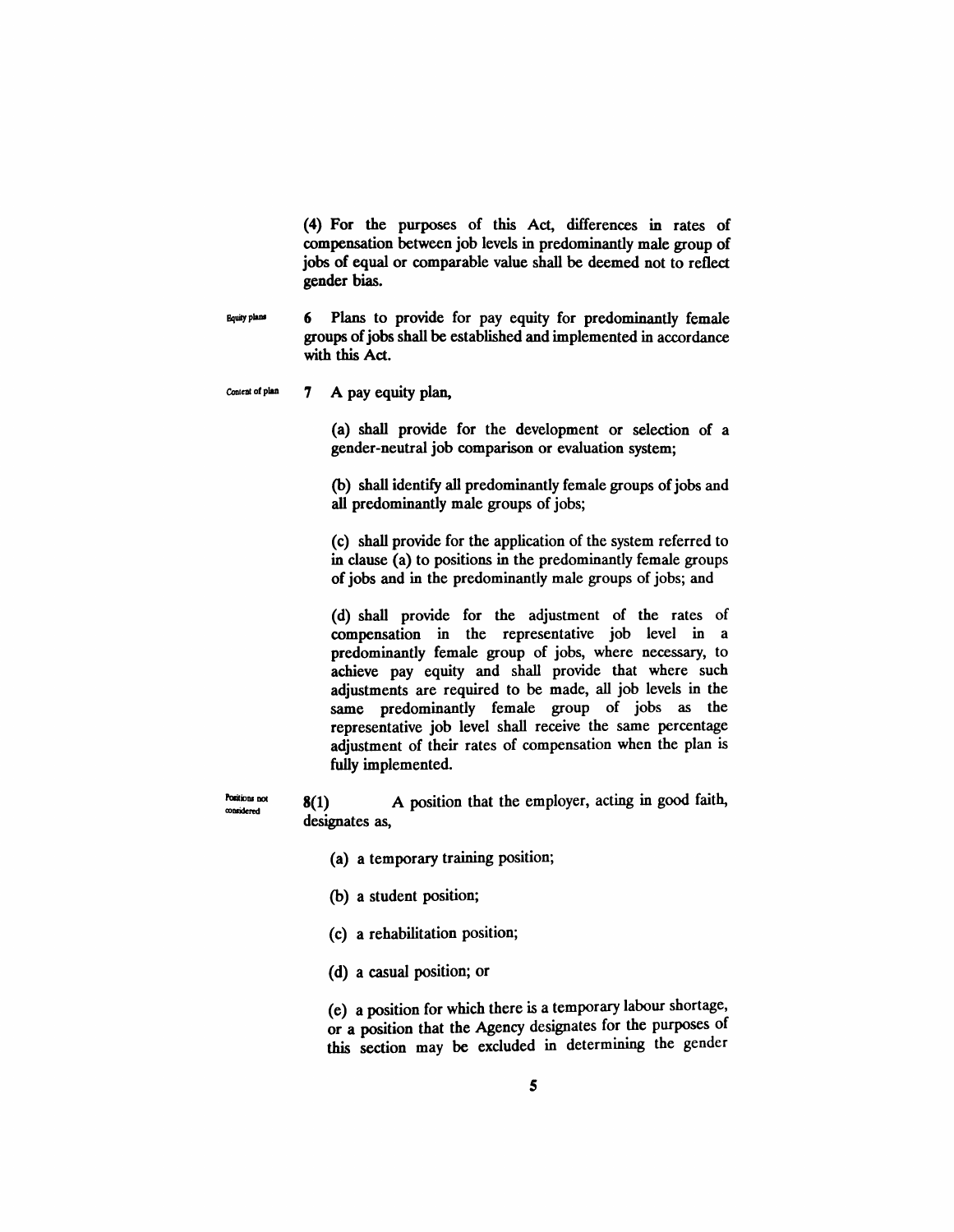predominance of any group of jobs and need not be included in a pay equity plan.

(2) A position shall not be designated for the purposes ofthis Act as a casual position if,

(a) the work is performed for at least  $1/3$  of the normal work period that applies to similar full-time work;

(b) the work is performed on a seasonal basis in the same position for the same employer; or

(c) the work is performed on a regular and continuing basis, although for less than 1/3 of the normal work period that applies for similar full-time work.

No reduction for equity 9 An employer shall not reduce the compensation payable to an employee or reduce the rate of compensation for any position in order to achieve pay equity.

Plan binds 10(1) A pay equity plan and all amendments to it that the Agency directs or orders are binding upon the employer, the employees in the positions to which the pay equity plan applies and the bargaining agent, if any, of the employees.

> (2) A pay equity plan prevails over the provisions of all relevant collective agreements and the adjustments to rates of compensation required by the plan, from the date the plan is filed by the employer with the Agency or established by it, shall be deemed to be incorporated into and form part of the relevant collective agreements, if any, and of ensuing collective agreements, if any, entered into during the implementation period and the relevant collective agreements shall be amended accordingly.

> (3) Subsection (2) applies with necessary modifications to amendments to a pay equity plan directed or ordered by the Agency.

Implementation  $11(1)$  As soon as a pay equity plan has been filed with the Agency or established by it, the employer shall take all necessary steps, by way of job audits or otherwise, to prepare for implementation of the plan.

> (2) H, after the filing of a pay equity plan, the Agency directs or orders any amendments to it, the amendments shall be deemed to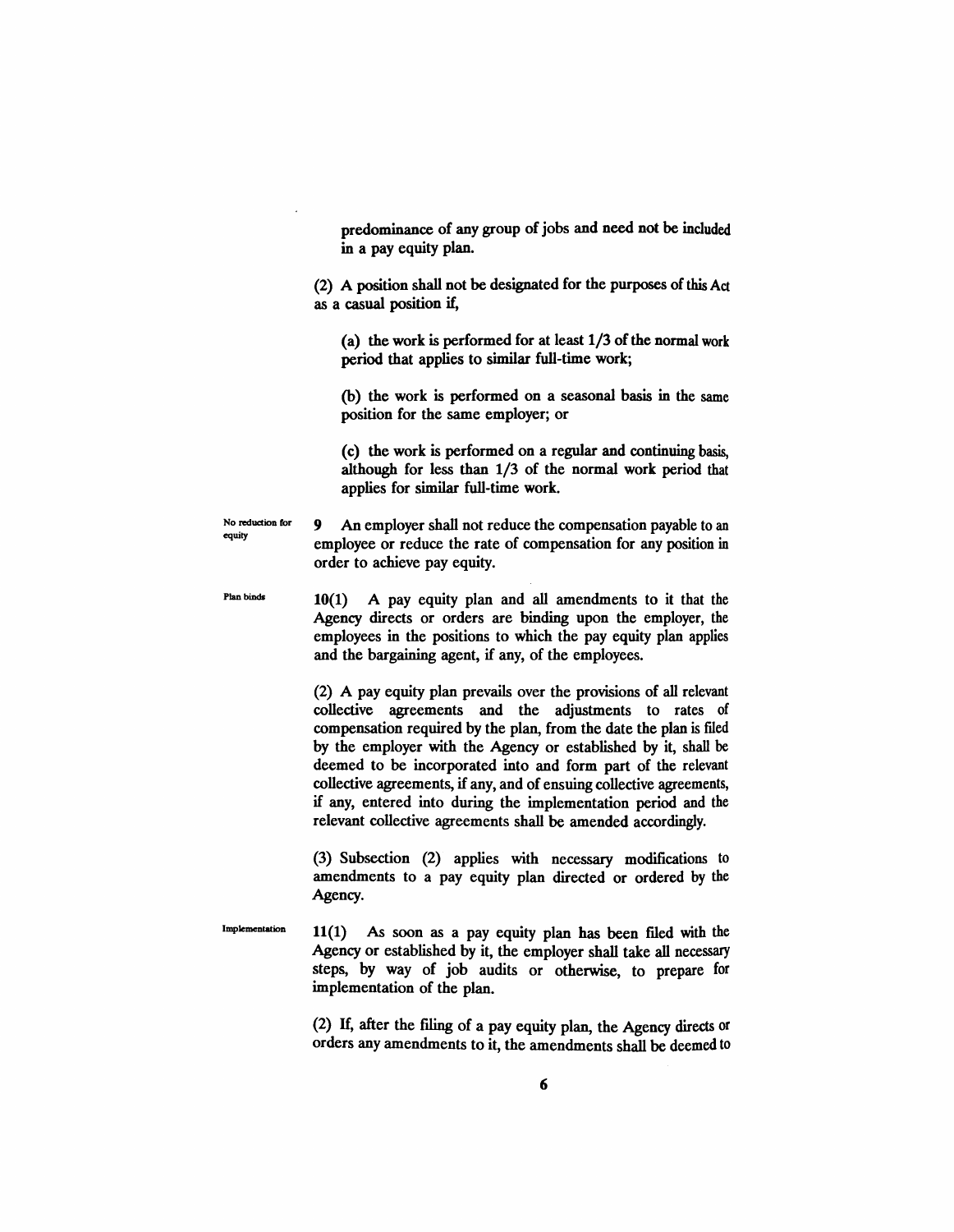be incorporated into and form part of the plan.

(3) An employer shall begin making adjustments to rates of compensation under a pay equity plan as soon as possible after the plan is filed with the Agency or established by it and,

(a) if the plan is one to which Part ill applies, the first adjustments,

(i) shall be made no later than the day 18 months from the date of filing or establishment of the plan, and

(ii) shall be such that compensation payable during the 12-month period following the first adjustments shall be increased by not less than 1% of the employer's payroll for the bargaining unit to which the plan applies since the date on which bargaining with respect to the plan was required to commence under section 12 or not less than the amount required to achieve pay equity under the plan, whichever is less;

(b) if the plan is one to which Part IV applies, the first adjustments,

(i) shall be made no later than the day 18 months from the date of filing or establishment of the plan, and

(ii) shall be such that compensation payable during the 12-month period following the first adjustments shall be increased by not less than 1% of the employer's payroll for employees who are not in a bargaining unit since the date on which preparation of the plan was required to commence under section 14 or not less than the amount required to achieve pay equity under the plan, whichever is less;

(c) if the plan is one to which Part V applies, the fust adjustments shall be made no later than the later of,

(i) the day 12 months from the filing or establishment of the plan, and

(ii) the day after the last adjustment required to be made by the employer under all plans to which Part III applies; and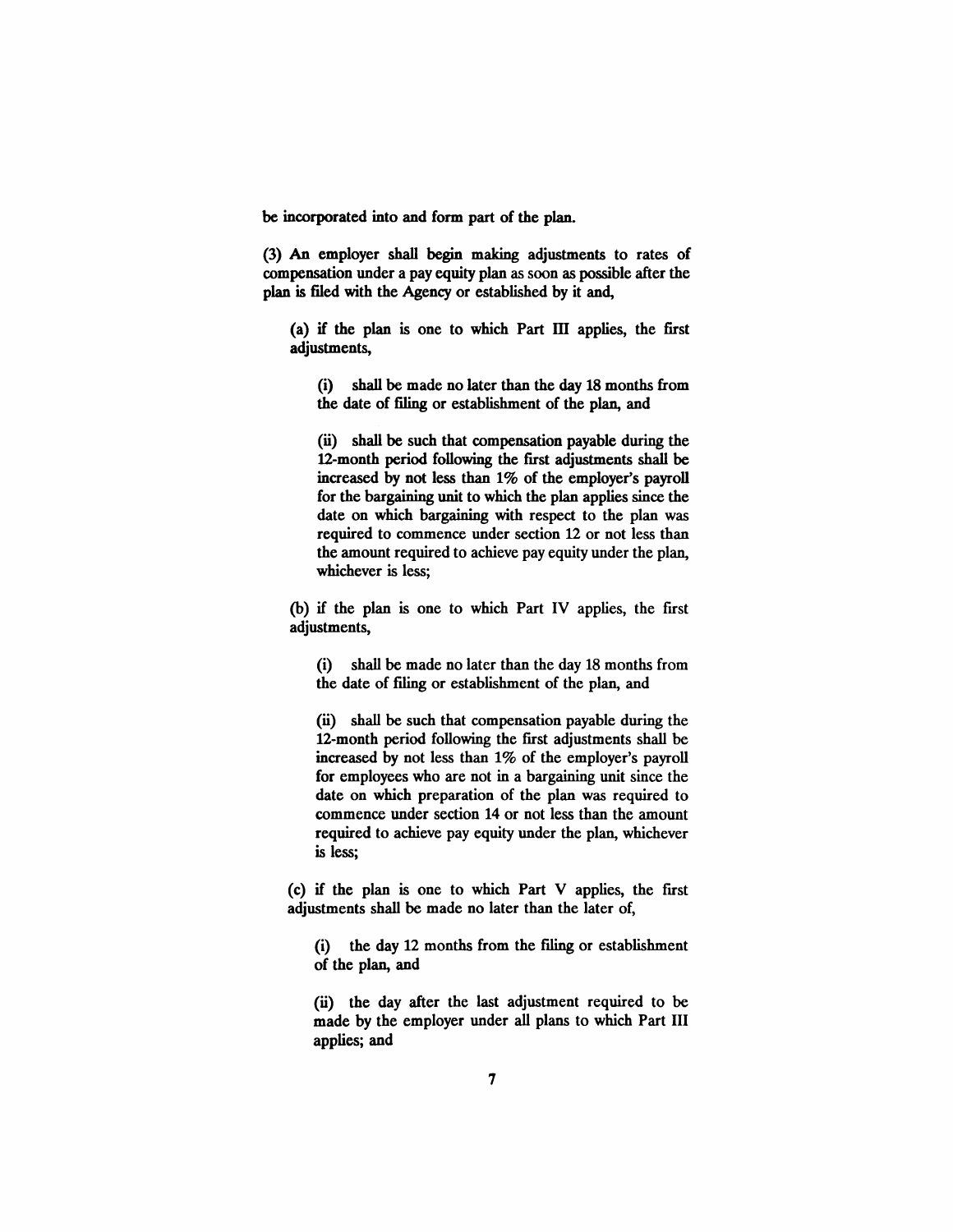(d) if the plan is one to which Part VI applies, the first adjustments shall be made no later than the later of,

(i) the day *U* months from the date of filing or establishment of the plan, and

(ii) the day after the last adjustment required to be made by the employer under the plan to which Part V applies, or, if no plan is required under Part V, the day after the last adjustment required to be made by the employer under all plans to which Parts ill and IV apply.

(4) Where an employer under a pay equity plan to which Part HI or IV applies makes adjustments in rates of compensation over a period of years, the employer, not later than each anniversary of the first adjustments of rates of compensation made under the relevant plan under subsection (3), shall make further adjustments in rates of compensation until pay equity is achieved under the plan such that in the 12-month period following the anniversary the compensation payable under the plan shall be increased by at least,

(a) 1% of the employer's payroll for the relevant bargaining unit for the 12-month period preceding the anniversary if Part III applies to the plan; and

(b) 1% of the employer's payroll for employees who are not in a bargaining unit for the 12-month period preceding the anniversary if Part IV applies of the plan,

unless the remaining amount payable in relation to the relevant plan is less than 1% of the relevant payroll, in which case the adjustments shall equal the amount required to achieve pay equity under the plan.

(5) Where pay equity has been achieved under a pay equity plan to which Part III or IV applies but has not been achieved under one or more other plans to which either of those Parts apply, adjustments in rates of compensation for the other plan plans shall be increased such that the amounts payable by the employer under all plans shall be at least equal to the amount that would have been payable had pay equity not been achieved under any plan.

(6) Where an employer under a pay equity plan to which Part V or VI applies makes adjustments in rates of compensation over a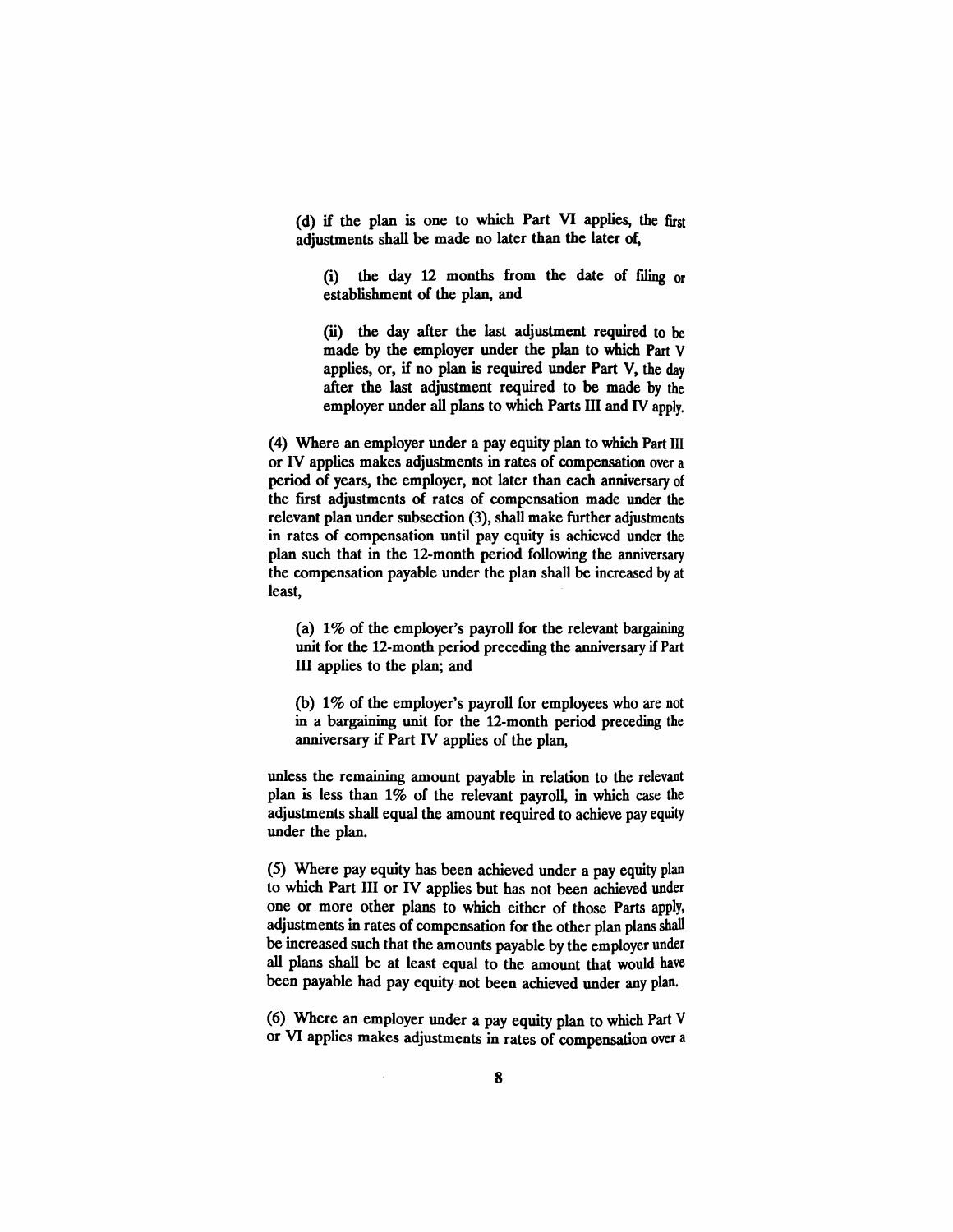period of years, the employer, not later than each anniversary of the first adjustments to rates of compensation made under the relevant plan under subsection (3), shall make further adjustments in rates of compensation until pay equity is achieved under the plan such that in the 12-month period following the anniversary, the compensation payable under the plan shall be increased by at least 1% of the employer's payroll for all its employees for the 12 month period preceding the anniversary, unless the remaining amount payable in relation to the relevant plan is less than such 1%, in which case the adjustments shall equal the amount required to achieve pay equity under the relevant plan.

(7) Where the Agency extends the time limit for the filing of a pay equity plan or for the making of the first adjustments in rates of compensation under a pay equity plan, retroactive adjustments shall be made in rates of compensation under all pay equity plans of the employer to reflect the compensation that would have been payable had the extension not been granted.

(8) Except as provided in subsections (3) and (7), nothing in this Part requires an employer to increase compensation payable under pay equity plans during a 12-month period in an amount greater than 1% of the employer's payroll for all employees during the preceding 12-month period.

(9) In this section, "payroll" means the total of all compensation payable to the employees of the employer described in the relevant provision.

## PART III

## BARGAINING UNIT PAY EQUITY PLANS

 $Baryating$  12(1) Notwithstanding any other Act, each employer and each bargaining agent for the employees of the employer shall negotiate in good faith and endeavour to agree on a pay equity plan to provide for pay equity in predominantly female group of jobs in the bargaining unit represented by the bargaining agent in relation to predominantly male group of jobs in the bargaining unit.

> (2) A pay equity plan under subsection (1) shall be in writing and shall be executed by the employer and the bargaining agent.

> (3) Forthwith after the execution of a pay equity plan, the employer shall file a copy of the plan with the Agency.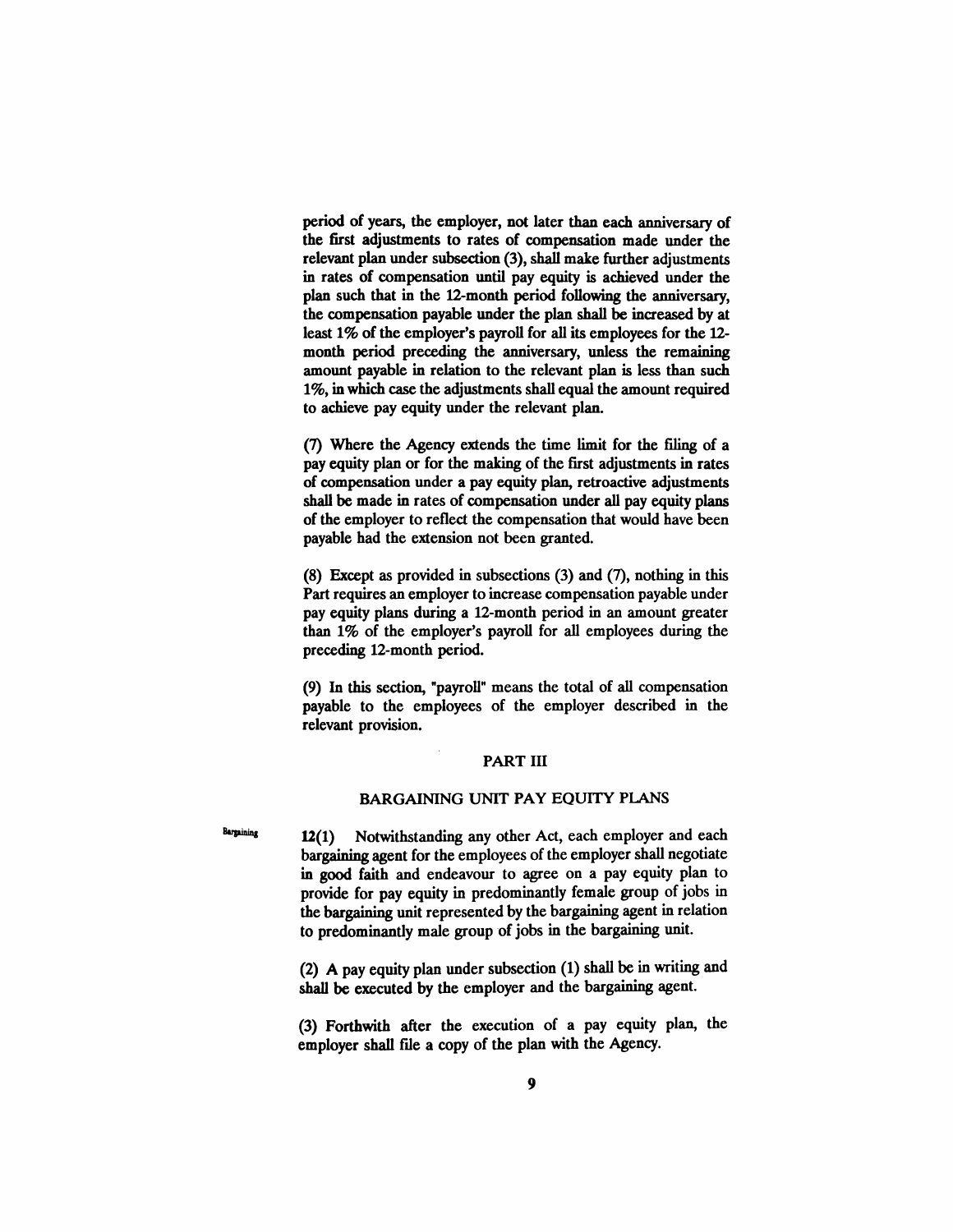**Arbitration** 

13(1) If the employer and the bargaining agent fail to agree on a pay equity plan as provided in section 12 within 90 days from the effective date, either party may refer the matter to arbitration by giving notice to the Minister that the parties have been unable to agree on the terms of the plan.

(2) Within 10 days after receiving a notice under subsection (1), the Minister shall appoint a person to act as a single arbitrator and the arbitrator, within 90 days, shall examine into and decide on all matters that are in dispute in order to conclude a pay equity plan.

(3) Within 10 days of the date of the arbitrator's decision, the employer and the bargaining agent shall prepare and execute a document giving effect to the decision and to any agrement between the employer and the bargaining agent.

(4) The document referred to in subsection (3) constitutes a pay equity plan when executed and the employer shall forthwith after its execution file a copy of the document with the Agency.

(5) H the employer and the bargaining agent fail to comply with subsection (3) within the period referred to in that subsection, the employer shall forthwith notify the arbitrator of the failure.

(6) Nothing in subsection (5) prevents a bargaining agent from notifying the arbitrator of a failure to comply with subsection (3).

(7) If the arbitrator receives notice of a failure to comply with subsection (3), the arbitrator shall prepare a document giving effect to the decision and any agreement between the employer and the bargaining agent, and the arbitrator shall submit the document to the employer and the bargaining agent for execution.

(8) The document referred to in subsection (7) constitutes a pay equity plan when executed and the employer shall forthwith after its execution file a copy of the plan with the Agency.

(9) H the document referred to in subsection (7) is not executed by both the employer and the bargaining agent with 10 days from the date of its submission to them, the document shall constitute a pay equity plan as though it has been signed by both and a copy of the plan shall be ftled, forthwith by the arbitrator with the Agency.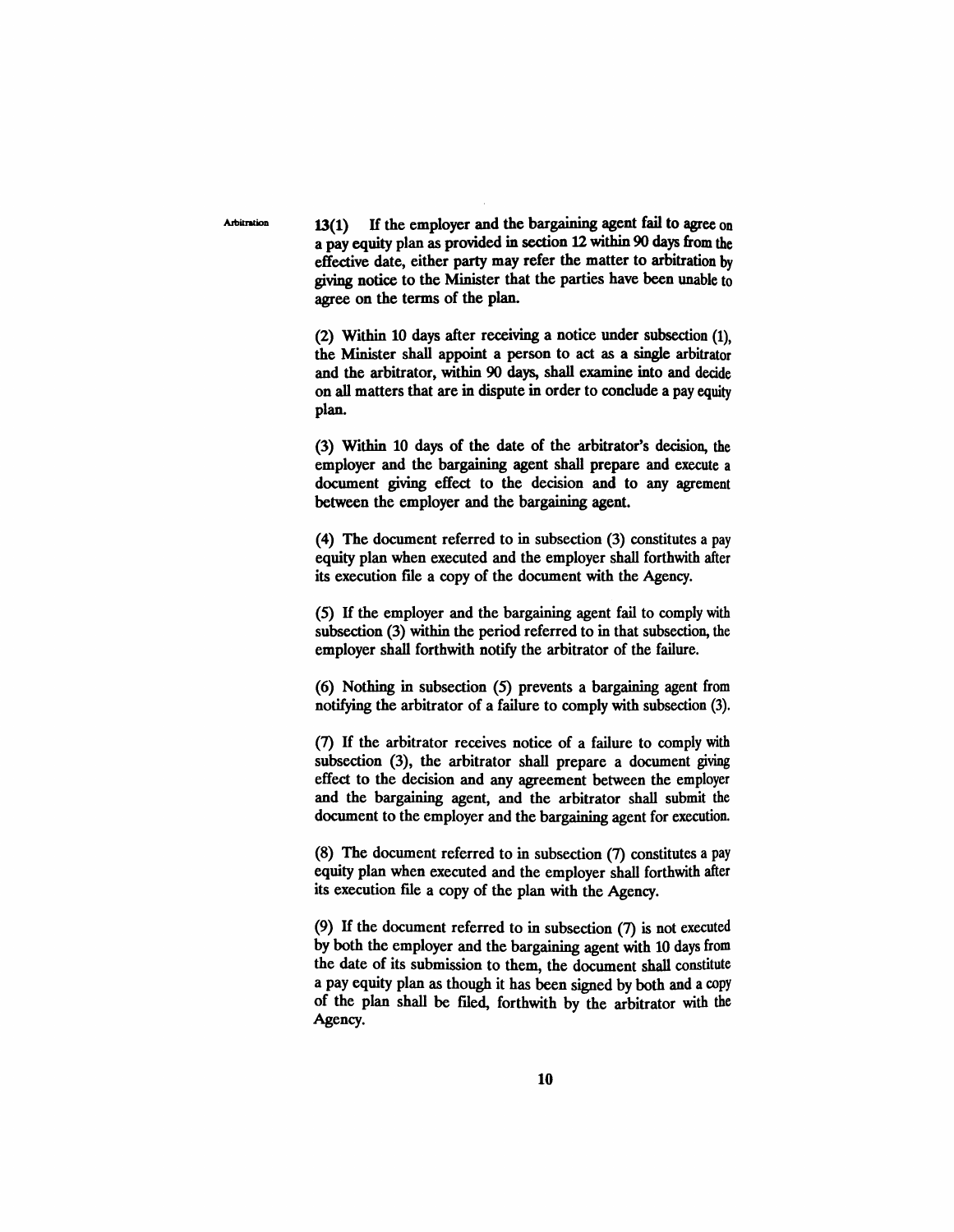(10) H in the Minister's opinion the arbitrator has failed to enter into or carry out his or her duties so as to enable the arbitrator to render a decision within 90 days from the time of the arbitrator's appointment, the Minister may dismiss the arbitrator and appoint another person as a single arbitrator or the Minister may require the Agency to establish the pay equity plan.

(11) Arbitrators shall be paid such remuneration and receive such reimbursement for expenses incurred as is authorized by the Lieutenant Governor in Council, providing that money has been appropriated to that purpose by the Legislature.

(12) An arbitrator has power,

(a) to summon and enforce the attendance of witnesses and to compel them to give oral or written evidence on oath, in the same manner as a court of record in civil cases;

(b) to administer oaths;

(c) to accept such oral or written evidence as the arbitrator in his or her discretion considers proper, whether admissible in a court of law or not;

(d) to enter any premises where work is being done or has been done by the employees or in which the employer carries on business or where anything is taking place or has taken place concerning any of the differences submitted to him or her, and inspect and view any work or thing therein, and question any person respecting any such thing or any of such differences;

(e) to authorize any person to do anything that the arbitrator may do under clause (d) and to report on it to the arbitrator.

(13) The *Arbitration Act* does not apply to arbitrations under this Act.

# PART IV

# NON·BARGAINING UNIT PAY EQUITY PLANS

 $P_{\text{implyer plans}}$  14(1) Notwithstanding any other Act, each employer, within 90 days from the effective date, shall prepare a written plan to provide for pay equity for the predominantly female group of jobs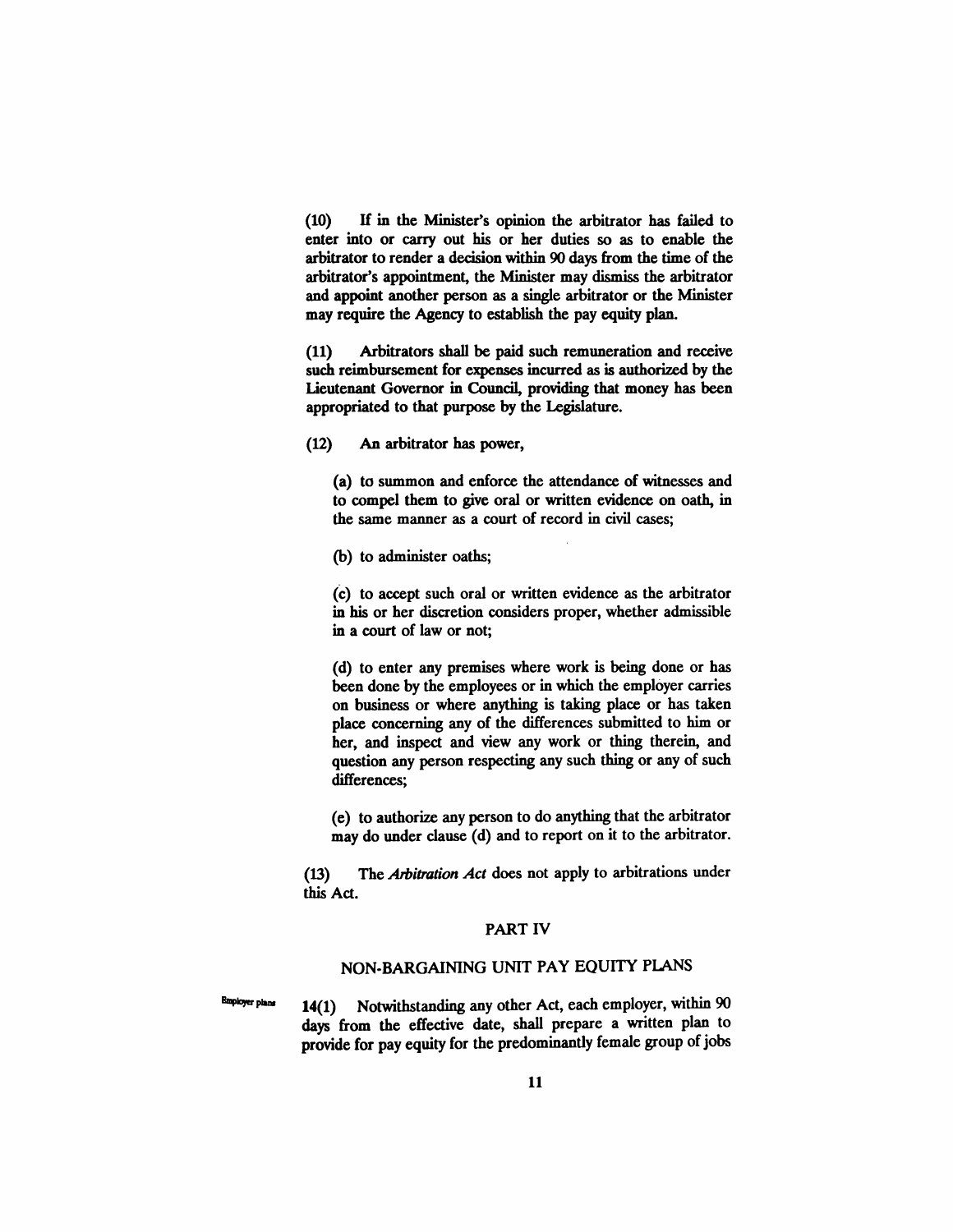that are not in a bargaining unit in relation to predominantly male group of jobs that are not in a bargaining unit and, forthwith after preparing the plan, the employer shall file a copy of it with the Agency.

(2) The employer shall notify all employees of the date on which the pay equity plan was filed with the Agency.

(3) Where the employer fails to comply with subsection (1), any employee of the employer may give notice of such fact to the Agency.

#### PART V

## COMBINED BARGAINING UNIT PAY EQUITY PlANS

Combined units 15(1) Notwithstanding any other Act, where an employer has employees in more than one bargaining unit, as soon as pay equity plans for all the bargaining units to which Part III applies have been filed with the Agency or established by it, the employer and the bargaining agents for the employees of the employer shall negotiate together in good faith and endeavour to agree upon a pay equity plan to provide for pay equity across all of the bargaining units.

> (2) A pay equity plan under subsection (1) shall be in writing and shall be executed by the employer and the bargaining agents.

> (3) Forthwith after the execution of a pay equity plan, the employer shall file a copy of the plan with the Agency.

> (4) H the employer and the bargaining agents fail to agree on a pay equity plan as provided in subsection (1) within 6 months from the last date to which Part III applies was flied with the Agency or established by it, any party may refer the matter to arbitration by giving notice to the Minister that the parties have been unable to agree on the terms of a plan.

> (5) Section 13 applies with necessary modifications if a matter is referred to arbitration under subsection (4) except that the period of 90 days referred in section 13(2) and (10) shall be deemed to be 6 months.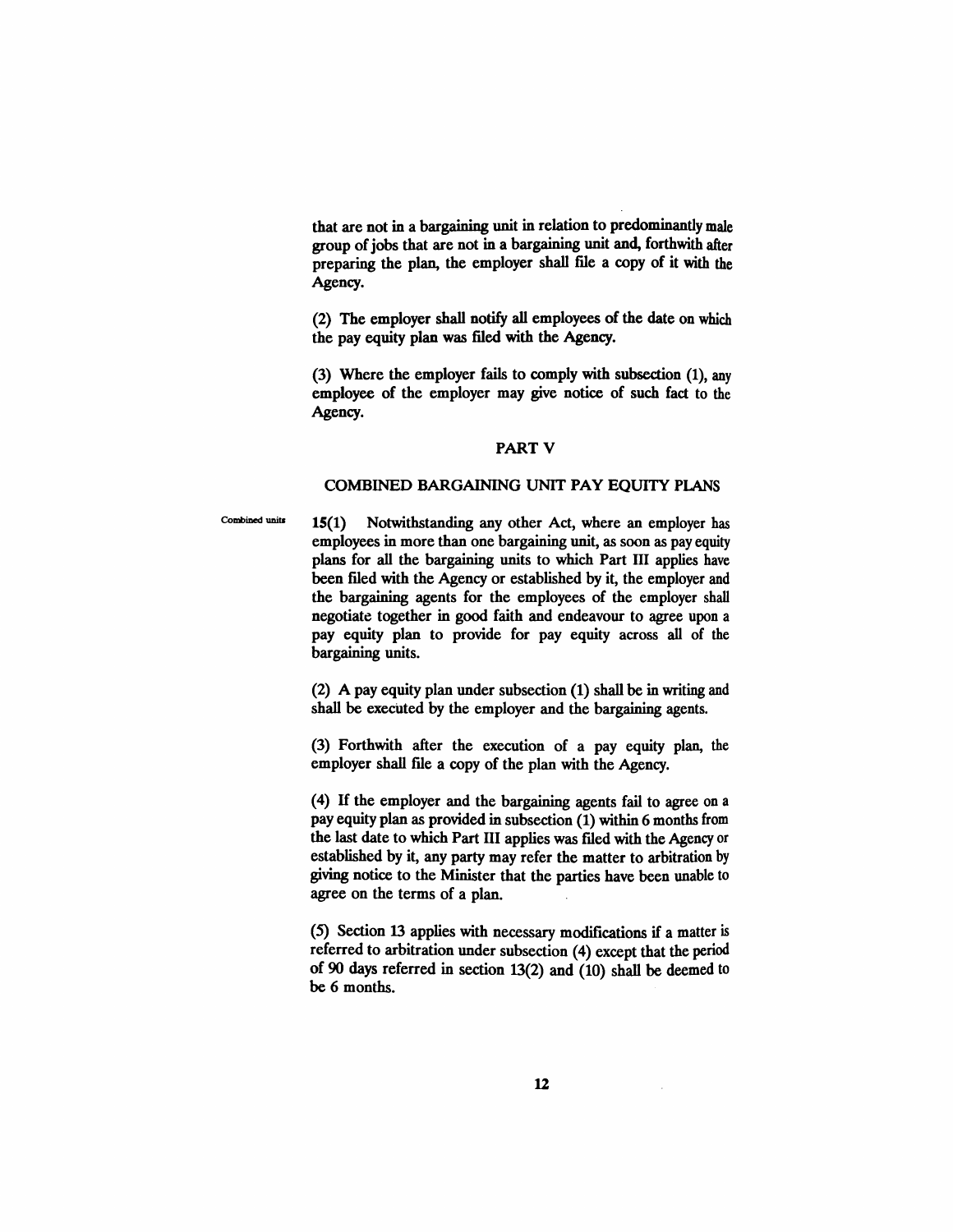# PART VI

## **COMPREHENSIVE PAY EQUITY PLANS**

Comprehensive Plans

16(1) Notwithstanding any other Act, as soon as the pay equity plans to which Parts ill and IV apply have been filed with the Agency or established by it, the employer within 18 months from the last date on which a plan is filed with the Agency under Part III or IV or established by it and in consultation with the bargaining agents, if any, for the employees of the employer, shall prepare a written plan to provide for pay equity both across bargaining units and inside and outside the bargaining units and, forthwith after preparing the plan, the employer shall file a copy of it with the Agency.

(2) The employer shall notify all employees of the date on which the pay equity plan was filed with the Agency.

(3) Where the employer fails to comply with subsection (1), any employee of the employer may give notice of such fact to the Agency.

#### PART VII

#### PAY EQUITY AGENCY

 $A<sub>gency</sub>$  17(1) There is hereby established an agency to be known as the Pay Equity Agency.

> (2) The Agency shall be composed of a presiding officer, one or more deputy presiding officers and as many members equal in number representative of employers and employees respectively as the Lieutenant Governor in Council considers proper, all of whom shall be appointed by the Lieutenant Governor in Council.

> (3) The Lieutenant Governor in Council shall designate one of the deputy presiding officers to be alternate presiding officer and the person so designated, in the absence of the presiding officer or if the presiding officer is unable to act, shall have all of the powers of the presiding officer.

> (4) The members of the Agency who are not officers in the public service of Alberta shall be paid such remuneration and receive such reimbursement for expenses incurred as is authorized by the Lieutenant Governor in Council, providing that money has been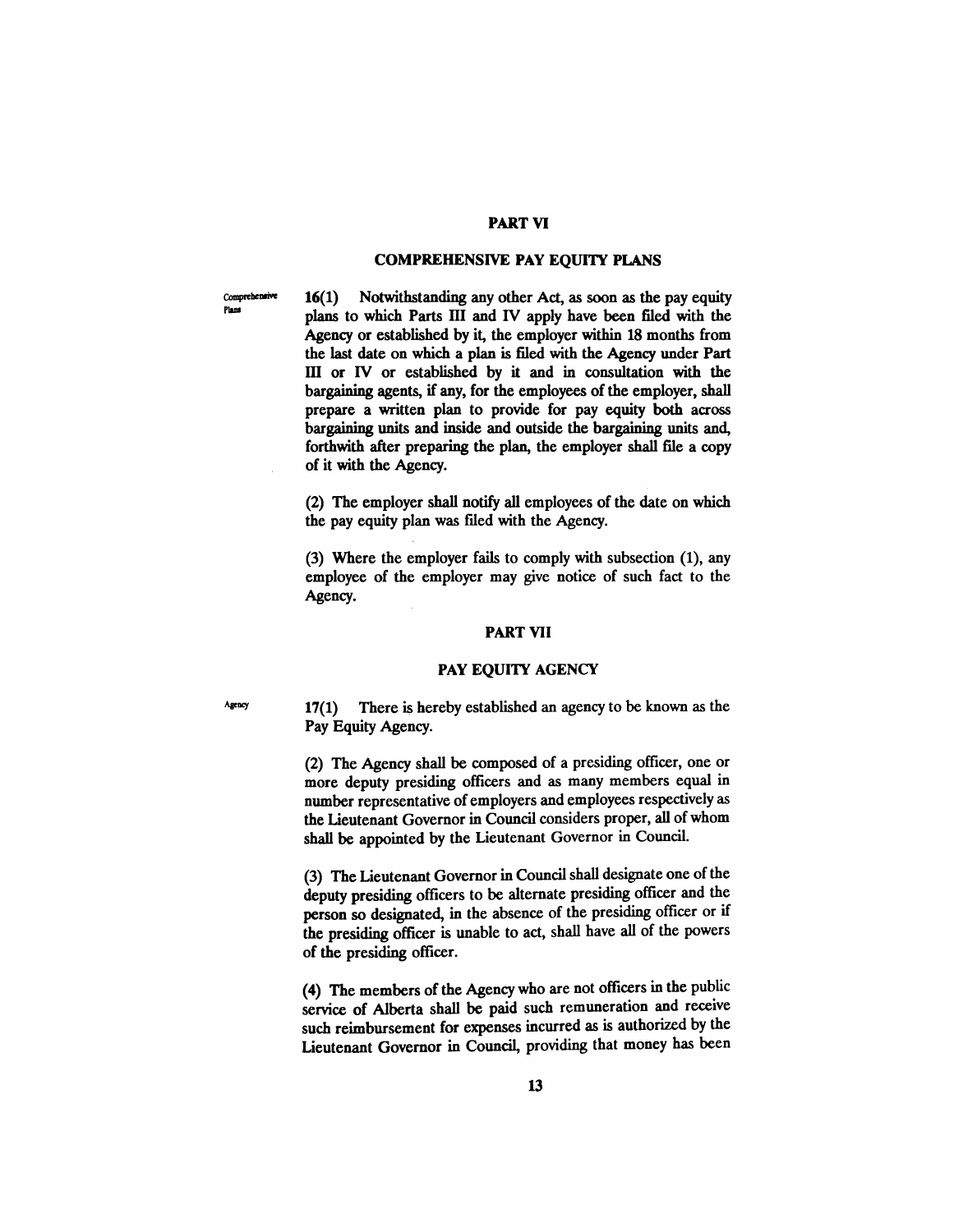appropriated to that purpose by the Legislature.

(5) Where a member of the Agency resigns, he or she may carry out and complete any duties or responsibilities and exercise any powers that he or she would have had if he or she had not ceased to be a member, in connection with any matter in respect of which there was any proceeding in which he or she participated as a member of the Agency.

(6) In exercising its powers under this Act, the Agency may, if appropriate, make use of the services and facilities of a department, board, commission or agency of the Government of Alberta.

(7) Officers and employees necessary for the proper conduct of the Agency's work may be appointed under the *Public Service Act* and the Agency may engage under contract the persons, including professionals and experts, that it considers necessary to exercise its powers and to carry out its duties.

Management of Agency

18(1) The Agency may make rules for the conduct and management of its affairs and for the practice and procedure to be observed in matters before it, and may require that any person seeking a determination of any matter by the Agency shall give written notice, in such form and manner as the Agency specifies, to the person that the Agency specifies.

(2) The presiding officer may establish panels of the Agency and it may sit in 2 or more panels simultaneously so long as a quorum of the Agency is present on each panel.

(3) The presiding officer or a deputy presiding officer, one member representative of employers and one member representative of employees constitute a quorum and are sufficient for the exercise of all the jurisdiction and powers of the Agency.

(4) The decision of the majority of the members of the Agency present and constituting a quorum is the decision of the Agency, but, if there is no majority, the decision of the presiding officer or deputy officer governs.

(5) Notwithstanding subsection (4), the presiding officer, if he or she is of the opinion that it is advisable to do so, may sit alone to hear and determine or may authorize a deputy presiding officer to sit alone and hear and determine any matter or thing and to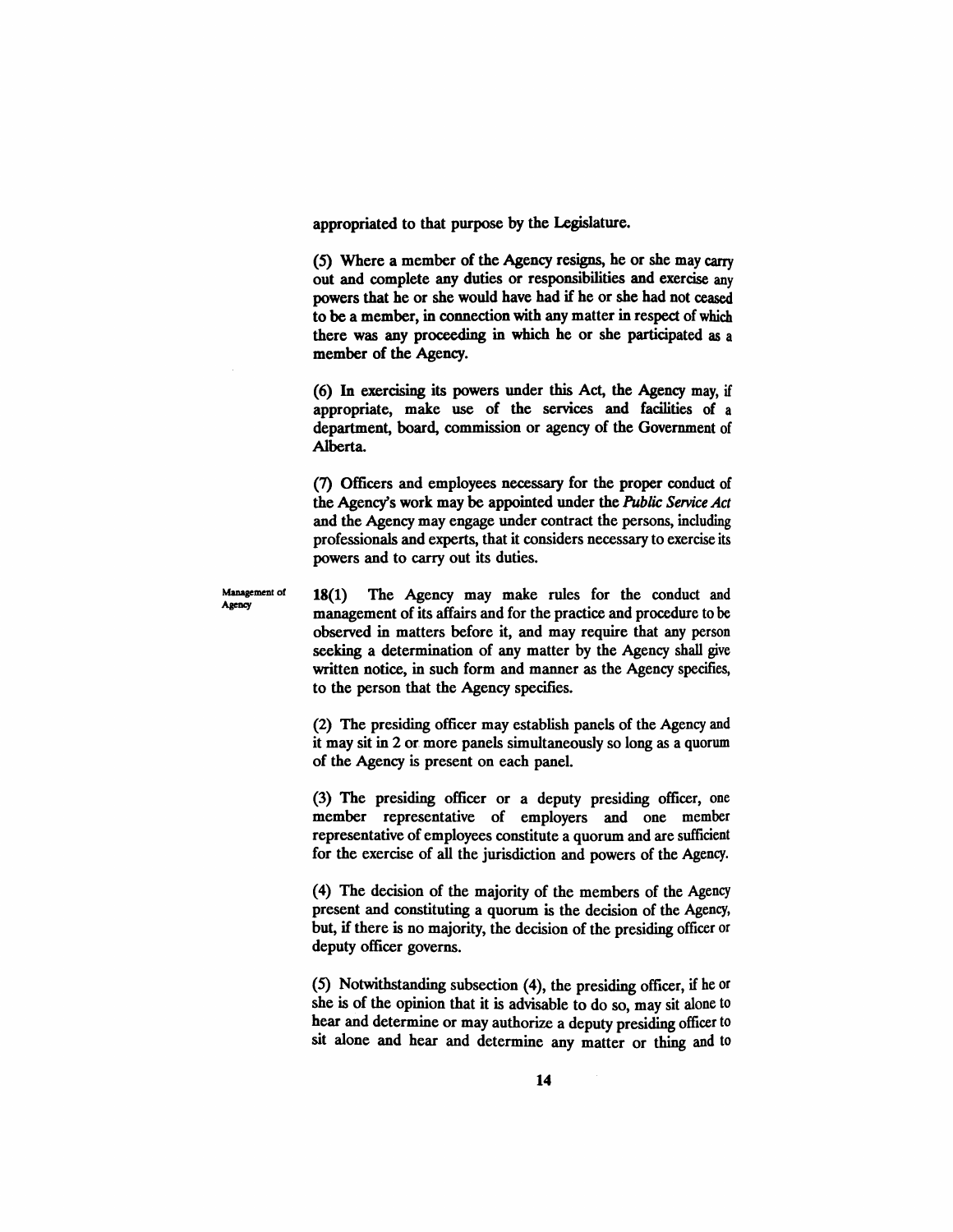exercise all of the jurisdiction and powers of the Agency.

(6) In exercising powers and carrying out duties conferred on the Agency under section 19(2)(j), (I) and (m), section 20 or Part VIII, the Agency shall hold a hearing and afford the parties an opportunity to make oral and written submissions to the Agency or it may dispense with a hearing if it permits the parties the opportunity to make such written submissions as the Agency may direct.

(7) The parties to a proceeding before the Agency are,

(a) the employer;

Powers

(b) if Part VIII applies, the person or persons making the complaint; and

(c) the bargaining agent, if any, for the employees of the employer; or

(d) if there is no bargaining agent, the employees of the employer.

(8) A notice of a proceeding or other matter before the Agency that is required to be given to the employees of an employer shall be deemed to have been sufficiently given if it is prominently posed in each place where the employees work or if it is published in a manner that is likely to bring it to their attention.

(9) One or more employees may appoint any person or organization to act as their agent before the Agency.

19(1) The Agency may exercise such powers and shall perform such duties as are conferred or imposed upon it by or under this Act and, without restricting the generality of the foregoing, it may exercise such powers and shall perform such duties as are or may be necessary to permit it to determine that pay equity plans comply with the intent and purpose of this Act and are implemented in accordance with this Act.

(2) Without limiting the generality of subsection (1), the Agency has power,

(a) to summon and enforce the attendance of witnesses and compel them to give oral or written evidence on oath;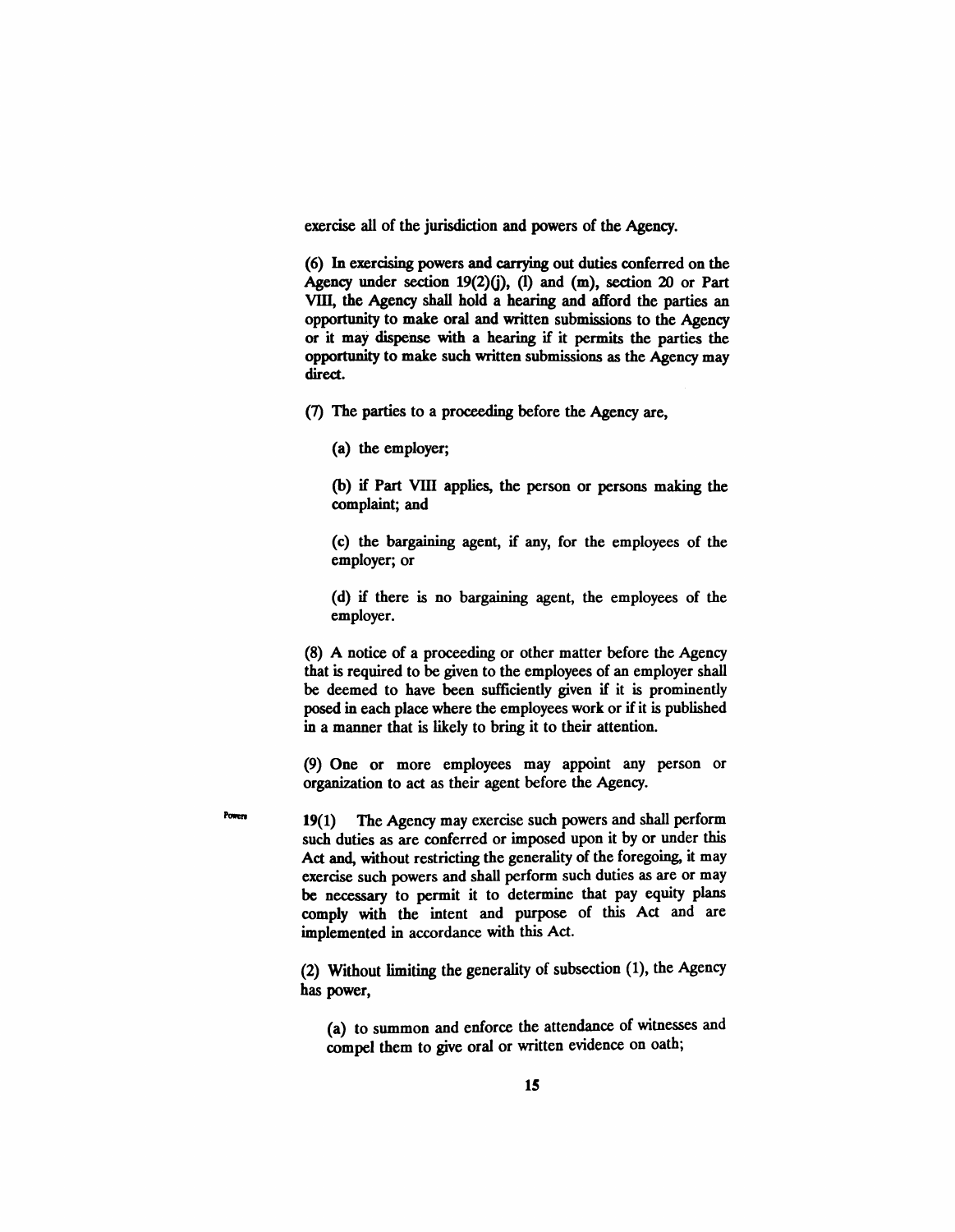(b) to require the production of such documents, records, reports or things as the Agency considers necessary to permit it to investigate and consider any matter within its jurisdiction;

(c) to administer oaths;

(d) to accept such oral or written evidence as it in its discretion considers proper, whether admissible in a court of law or not;

(e) to require an employer to give any notices that the Agency considers necessary to provide notice of proceedings before the Agency or any direction or orders made by it;

(f) to enter any premises where work is being done or has been done or in which the employer carries on business or where anything is taking place or has taken plan concerning any matter in relation to which the Agency has jurisdiction, and inspect and view any work or thing therein, and question any person respecting any such thing or any such matter;

(g) to momtor the implementation of every pay equity plan and compliance with the Agency's directions and orders and this Act;

(h) to authorize any person to do anything that the Agency may do under clauses (a) to (g) and to report to the Agency thereon;

(i) to authorize the presiding officer or a deputy presiding officer to inquire into any application, request, complaint, matter or thing within the jurisdiction of the Agency, or any part of any of them, and to report to the Agency thereon;

G) to make such orders as are necessary to ensure that a pay equity plan is implemented and that there is compliance with its directions and orders;

(k) to recommend to the Lieutenant Governor in Council that a group of jobs be designated as predominantly female group of jobs or as a predominantly male group of jobs and in making such a recommendation, the Agency shall consider such criteria, including historical trends, as it considers relevant;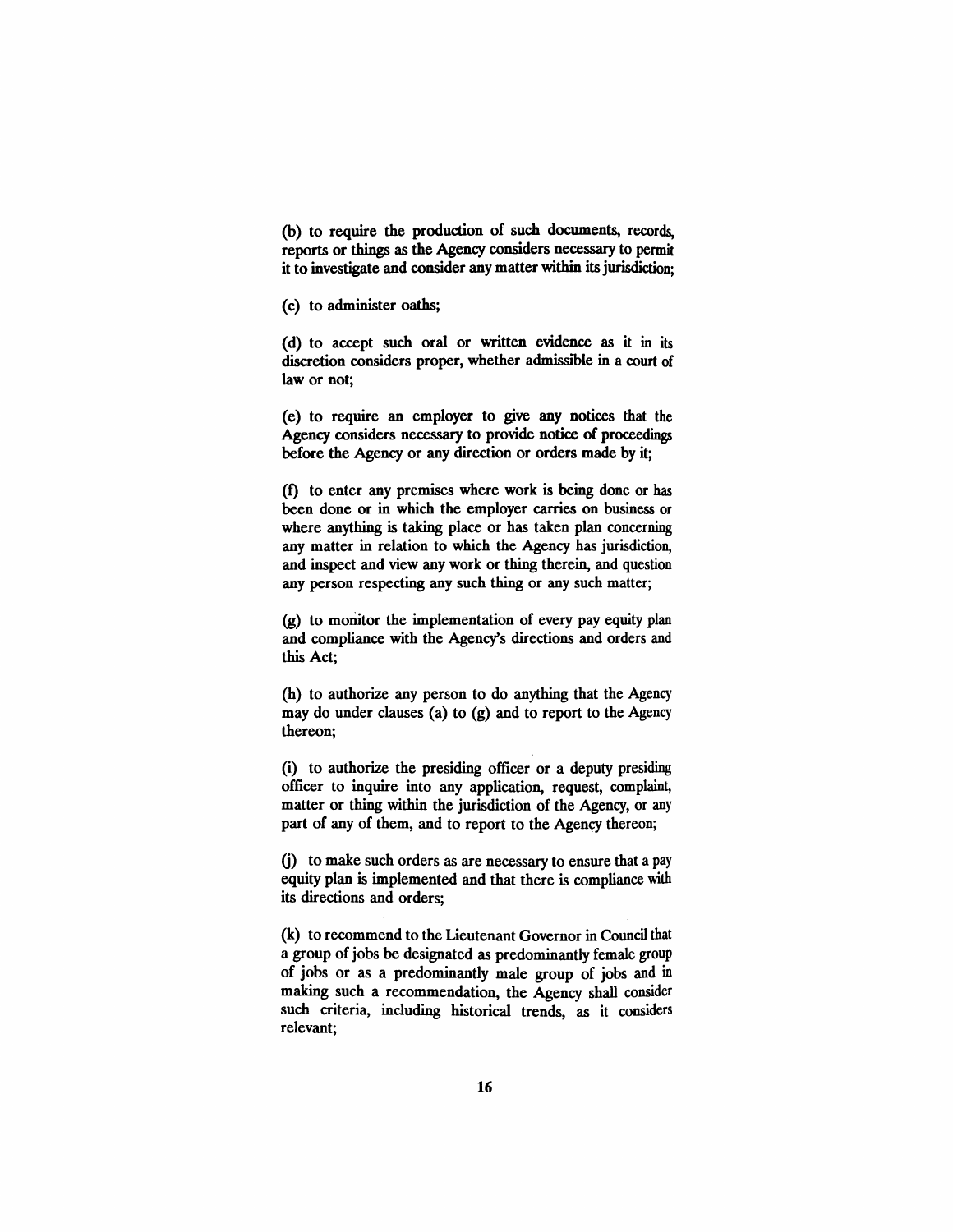(I) to approve, on the application of an employer, the designation by the employer of a group of jobs as a predominantly female group of jobs or as a predominantly male group of jobs for the purposes of a pay equity plan to which Part IV or VI applies; and

(m) to extend any time limit mentioned in this Act notwithstanding that the time limit has expired.

(3) Where, with respect to a particular pay equity plan, the Agency exercises its powers under subsection (2)(b), the Agency shall allow reasonable access by any person to the information received by it.

(4) The Agency may impose conditions, including time limits, in respect of its orders and directions.

(5) The Agency may conduct research and produce papers related to pay equity and related subjects and conduct public education programs related to pay equity and related subjects.

Reviews plans

20(1) The Agency shall review every pay equity plan filed with it, and,

(a) if the Agency decides that the plan complies with the intent and purposes of this Act, it shall advise the parties of its decision; or

(b) if the Agency decides that the plan does not comply with the intent and purposes of this Act, it may direct such amendments as are necessary to achieve such compliance.

(2) If a direction is given under subsection (1)(b), the Agency shall allow the employer and, if the plan is one to which Part III or V applies, the bargaining agent 30 days to make such amendments to the pay equity plan as are necessary to give effect to the direction, and the amendments shall be filed by the employer with the Agency forthwith upon the amendments being made.

(3) If the Agency decides that a pay equity plan together with the amendments filed under subsection (2) complies with the intent and purposes of this Act, it shall advise the parties of its decision.

(4) If the employer fails to file a pay equity plan as required by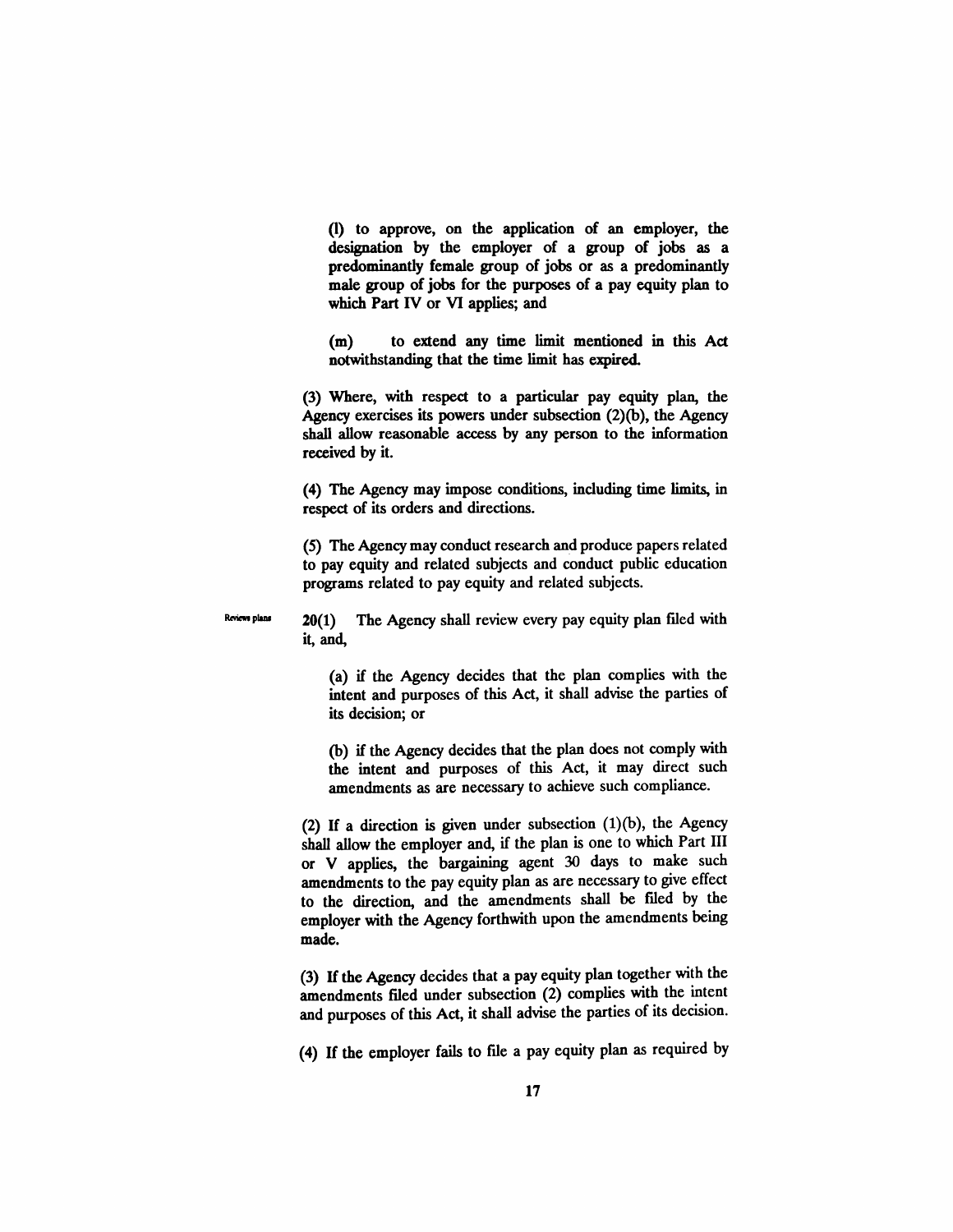part IV or VI or fails to file an amended pay equity plan as required by subsection (2) or the Minister refers a matter to it under section 13 or the Agency is of the opinion that an amended pay equity plan does not comply with the intent and purposes of this Act, the Agency may by order establish or amend a pay equity plan, as may be appropriate.

Order filed  $21(1)$  A copy of an order or direction of the Agency certified as correct by a member of the Agency may be filed by the Agency in the office of the Registrar of the Court of Queen's Bench.

> (2) When a copy has been filed under subsection (1), the order or direction may be enforced by an application for such order as the court may consider just.

> (3) An application under subsection (2) may be made by the Agency, or by any person who could have been a part to the proceeding in which the order or direction was made..

Jurisdiction 22(1) The Agency has exclusive jurisdiction to exercise the powers conferred upon it by or under this Act and to determine all questions of fact or law that arise in any matter before it and the action or decision of the Agency thereon is fmal and conclusive for all purposes.

> (2) The Agency may, at any time, if it considers it advisable to do so, reconsider any decision, order, direction, declaration or ruling made by it and vary or revoke it.

Information privileges 23 Except with the consent of the Agency, no member of the Agency, nor any of its officers or employees nor any other person whose services have been contracted for by the Agency, shall be required to give testimony in any civil proceeding or in any proceeding before the Agency or any other tribunal respecting information obtained in the discharge of their duties or while acting within the scope of their employment under this Act.

Annual report 24 The Agency shall make an annual report of its activities and affairs to the Minister not later than the 30th day of June in each year and the Minister shall table the report before the Assembly if it is sitting or, if not, within 15 days of the commencement of the next sitting. .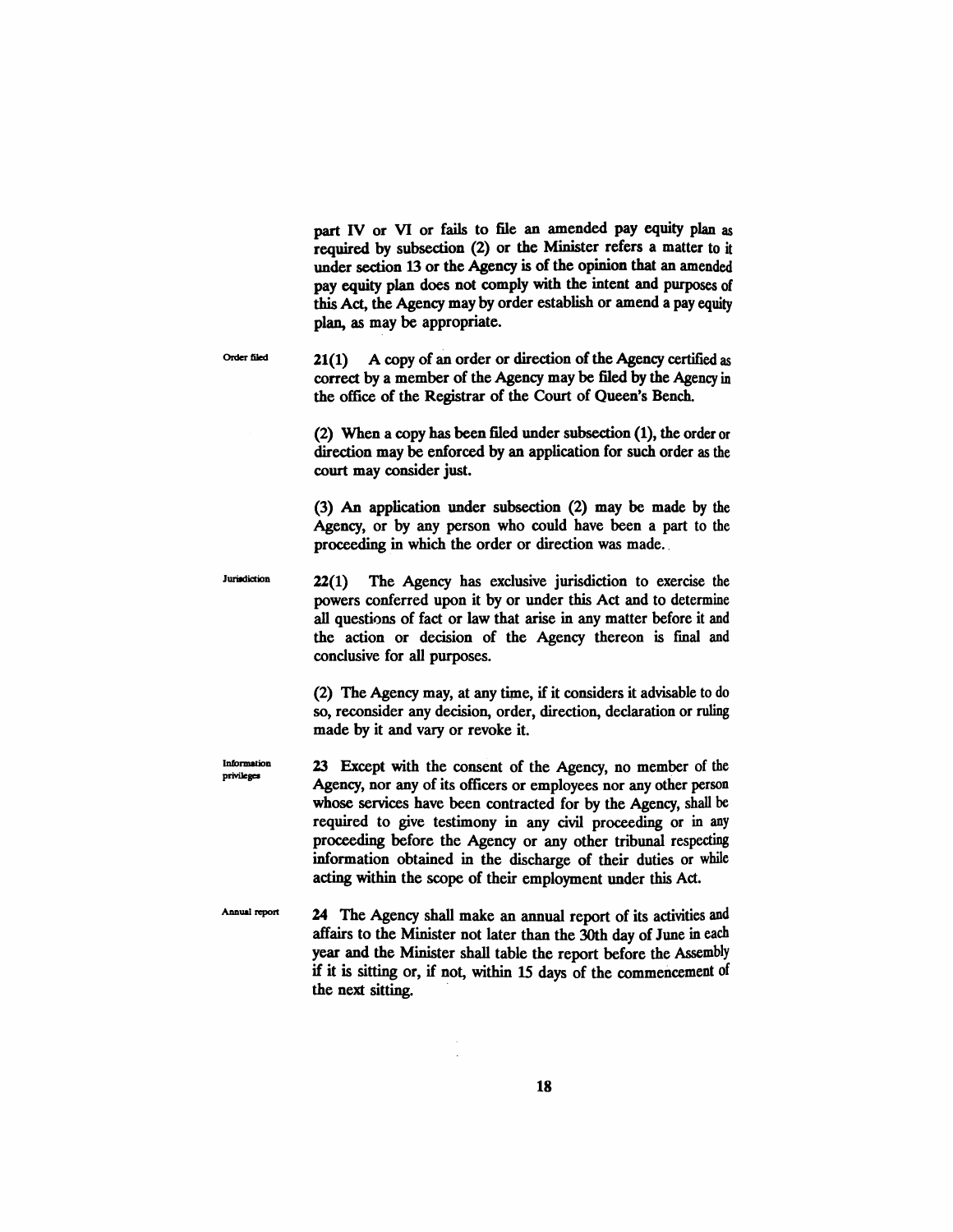# PART VIII

#### **COMPLAINTS**

25(1) After the filing of a pay equity plan with the Agency, any employee or employees bound by the plan, or their bargaining agent, if any, may file a complaint with the Agency, complaining that,

(a) the job comparison or evaluation system contained in the plan is not gender-neutral or is inappropriate, or both;

(b) the predominantly female group of jobs and the predominantly male groups or any of them have not been properly identified or are inappropriate, or both;

(c) the method of applying the job comparison or evaluation system is inappropriate;

(d) the job comparison or evaluation system is not being properly applied; or

(e) adjustments to compensation are not being made as required.

(2) No complaints may be fued with respect to a matter described in subsection  $(1)(a)$ ,  $(b)$  or  $(c)$  more than 90 days after the filing with the Agency or the establishment by it of the pay equity plan to which the complaint relates.

(3) No complaint may be filed with respect to a matter described in subsection  $(1)(d)$  or  $(e)$  until the first adjustments in compensation are required to be made under the pay equity plan to which the complaint relates and no such complaint may be made more than,

(a) 6 months after the frrst adjustments are required to be made if subsection (1)(d) applies; or

(b) one year after the last adjustments should have been made had the pay equity plan been implemented if subsection  $(1)(e)$  applies.

 $\frac{N_0 \text{ subsequence}}{N_0 \text{ subsequence}}$  26 Following the completion of the compensation adjustments pursuant to all pay equity plans, an employer shall not engage in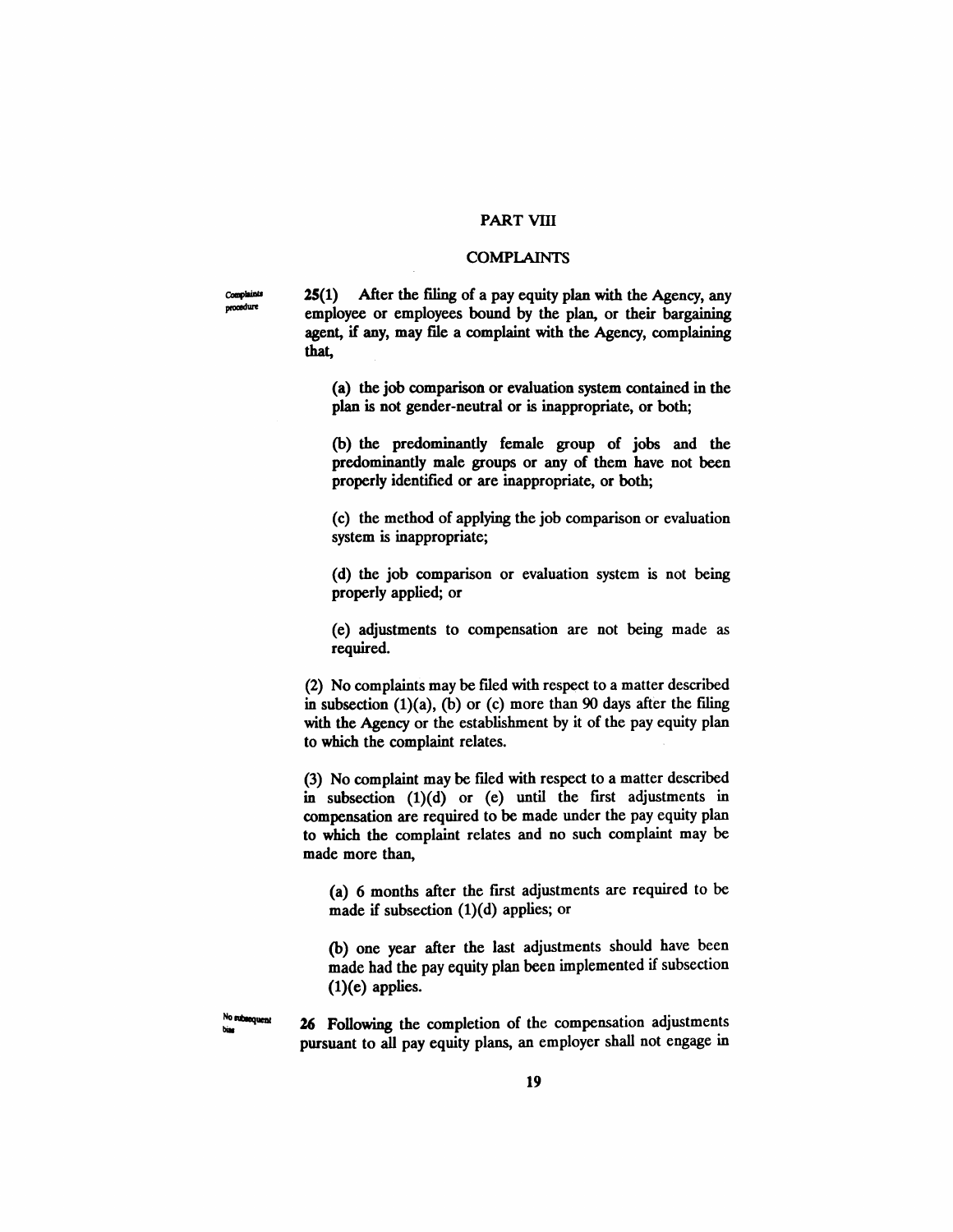gender-biased compensation practices and any employee or employees of the employer may file a complaint with the Agency respecting any gender-biased compensation practices that affect pay equity and that are implemented by the employer after the completion of the compensation adjustments.

Investigation 27(1) The Agency shall inquire into a complaint under section 25 or 26 and investigate and determine its subject matter and the Agency may order an employer or bargaining agent to take such action or refrain from such action as in the opinion of the Agency is required.

> (2) The Agency shall make every effort reasonable in the circumstances to determine a complaint under section 25(1)(a), (b), (c) or (e) within 3 months of its filing and a complaint under section  $25(1)(d)$  within 6 months of its filing.

# PART IX

## MISCELlANEOUS

28(1) The Lieutenant Governor in Council may make regulations,

**Regulations** 

(a) defining any word or expression not expressly defmed in this Act;

(b) further defining the expression "compensation" or prescribing amounts of benefits, or classes of amounts or benefits, which shall be deemed to be compensation for the purposes of this Act;

(c) further defming the expression "group of jobs" or prescribing positions that shall be deemed to form a group of jobs for the purposes of this Act;

(d) prescribing criteria for determining whether a temporary labour shortage exists;

(e) providing for the requisite features of a gender-neutraljob comparison or evaluation system;

(1) designating, on the recommendation of the Agency, any group of jobs as a predominantly female group of jobs or as a predominantly male group of jobs.